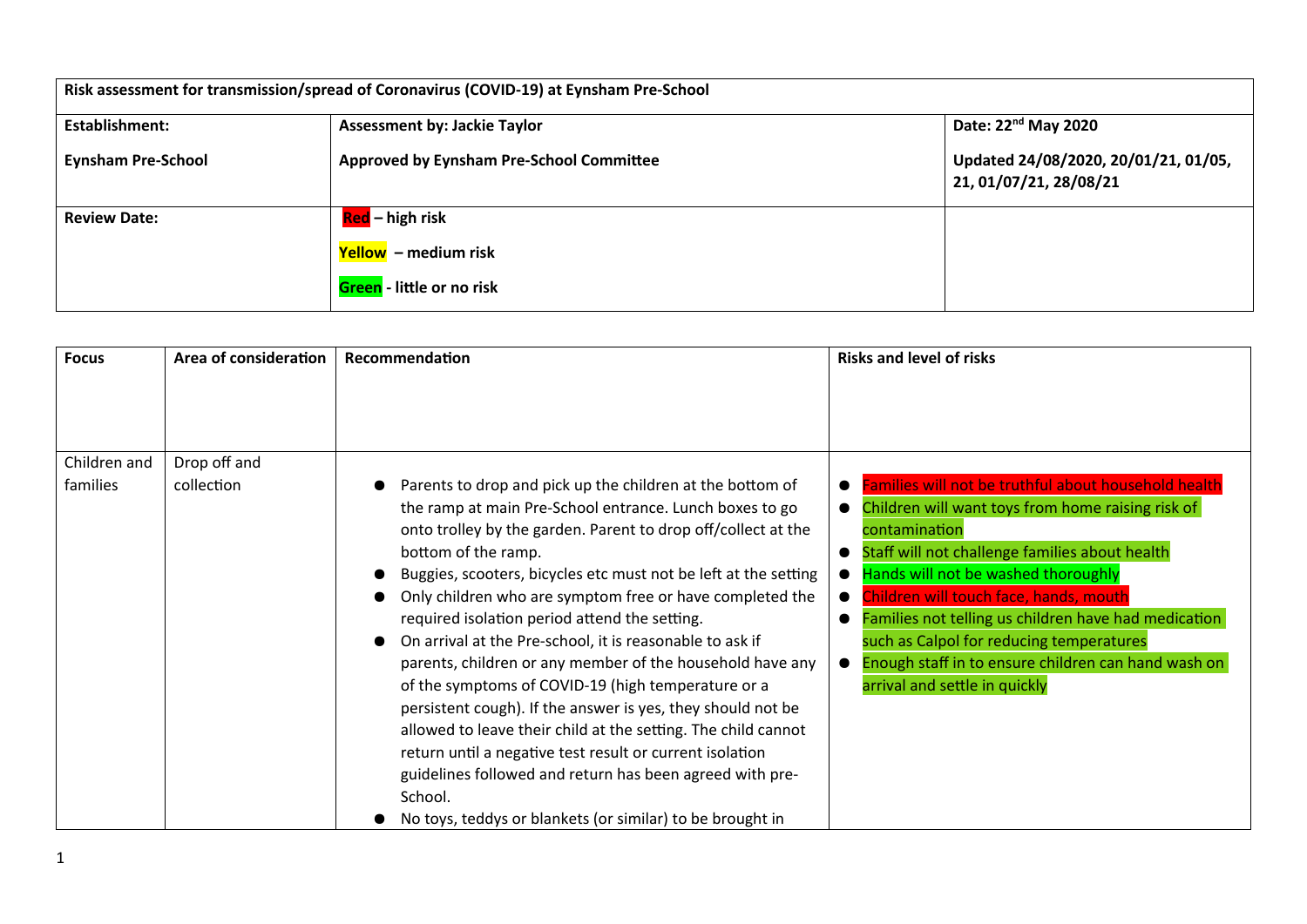| from home.<br>Children to enter the setting and staff take them to wash<br>hands thoroughly on arrival at the setting.<br>Encourage children to avoid touching their face, eyes, nose<br>and mouth.<br>Any child who is unwell should stay at home. Parents<br>must discuss with the manager if they are able to attend or not.<br>Children taking time to settle after prolonged break and<br>change in routine.<br>If a parent stays to settle their child, they will be asked<br>to wear a face mask.<br>Physical distancing/<br>• Many children may need to use the bathroom at the<br>• Children will be sat at a reasonable distance from each other<br>grouping<br>during snack and meal times.<br>same time<br>• Children will be accompanied by a staff member when they<br>enter the bathroom to limit numbers of children in this small | space<br>• Outdoor spaces should be used as much as possible.<br>• Staff will implement social distancing where possible.<br>Play and Learning<br>Resources, toys and soft furnishings will be cleaned regularly or<br><b>Extra time is needed for cleaning and resource</b><br>$\bullet$<br>rotated.<br>rotation<br>Malleable/sensory resources such as play dough, water, rice,<br>$\bullet$<br>pasta etc will be used and then discarded.<br>Ensure children wash hands regularly, throughout the day, as |  |  |
|----------------------------------------------------------------------------------------------------------------------------------------------------------------------------------------------------------------------------------------------------------------------------------------------------------------------------------------------------------------------------------------------------------------------------------------------------------------------------------------------------------------------------------------------------------------------------------------------------------------------------------------------------------------------------------------------------------------------------------------------------------------------------------------------------------------------------------------------------|--------------------------------------------------------------------------------------------------------------------------------------------------------------------------------------------------------------------------------------------------------------------------------------------------------------------------------------------------------------------------------------------------------------------------------------------------------------------------------------------------------------|--|--|
|                                                                                                                                                                                                                                                                                                                                                                                                                                                                                                                                                                                                                                                                                                                                                                                                                                                    |                                                                                                                                                                                                                                                                                                                                                                                                                                                                                                              |  |  |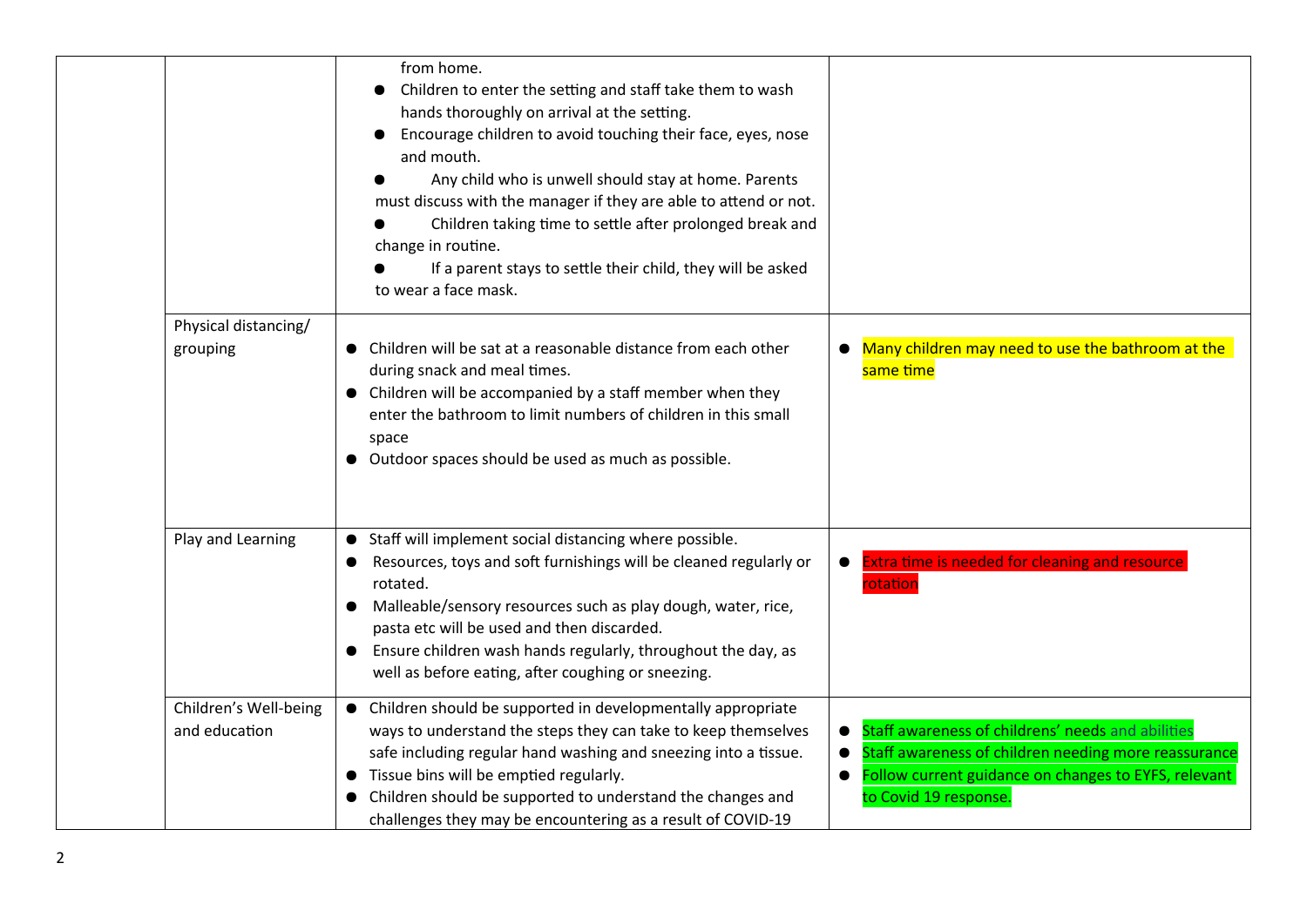|                 |                                            | and staff need to ensure they are aware of children's<br>attachments and their need for emotional support at this time.                                                                                                                                                                                                                                                                                                                                                                                                                                                                                                                                                                                                                                                                                                                                                                                                |                                                                                                                                                                                                                                                                                                                                    |
|-----------------|--------------------------------------------|------------------------------------------------------------------------------------------------------------------------------------------------------------------------------------------------------------------------------------------------------------------------------------------------------------------------------------------------------------------------------------------------------------------------------------------------------------------------------------------------------------------------------------------------------------------------------------------------------------------------------------------------------------------------------------------------------------------------------------------------------------------------------------------------------------------------------------------------------------------------------------------------------------------------|------------------------------------------------------------------------------------------------------------------------------------------------------------------------------------------------------------------------------------------------------------------------------------------------------------------------------------|
|                 | Toileting and cleaning<br>up of accidents. | • Children should be supported to do as much for themselves as<br>possible.<br>• Limit number of children using sinks, queue in main room to<br>allow for more space if necessary<br>• Staff to frequently clean toilets and sink<br>• Children should not attend if unwell.                                                                                                                                                                                                                                                                                                                                                                                                                                                                                                                                                                                                                                           | Children used to free flow with toilets, they may not<br>wait for others/may help each other with taps and<br>soap<br>Children must be accompanied when using the toilet<br>to ensure prompt cleaning and limit contact between<br>children in bathroom                                                                            |
|                 | If a child starts<br>displaying symptoms.  | • If a child begins displaying a continuous cough or a high<br>temperature, they should be sent home to isolate as per the<br>guidelines.<br>• A child awaiting collection should be moved, if possible and<br>If $a$<br>appropriate, to a room where they can be isolated behind a<br>closed door. If it is not possible to isolate them move them to an<br>area which is at least 2 metres away from other people. A<br>window should be opened for ventilation. If they need to go to<br>the bathroom while waiting to be collected, the bathroom<br>should be cleaned and disinfected using standard cleaning<br>products before being used by anyone else.<br>• If a member of staff has helped someone who displayed<br>symptoms they do not need to go home unless they develop<br>symptoms themselves. They should wash their hands thoroughly<br>for 20 seconds after any contact with someone who is unwell. | Parents must agree to prompt (max. 30 mins)<br>collection before child starts back at preschool. If a<br>parent cannot agree to prompt pick up, then the child<br>cannot return to preschool<br>Parents to confirm emergency contact details before<br>$\bullet$<br>child returns, to ensure we have correct telephone<br>numbers. |
|                 |                                            | If clinical advice is needed, the setting staff, parent or guardian<br>should go online to nhs.uk/ask-for-a-coronavirus-test (or call 119 if<br>they don't have internet access)                                                                                                                                                                                                                                                                                                                                                                                                                                                                                                                                                                                                                                                                                                                                       |                                                                                                                                                                                                                                                                                                                                    |
| <b>Staffing</b> | Attendance                                 | • Staff should only attend the Pre-school if they are symptom free.<br>• Practitioners should receive clear communication regarding the<br>role they play in safe operating procedure and all measures                                                                                                                                                                                                                                                                                                                                                                                                                                                                                                                                                                                                                                                                                                                 | Staff to be vigilant on health and stay away if unwell.<br>$\bullet$<br>Testing is available to all key workers and their<br>households.                                                                                                                                                                                           |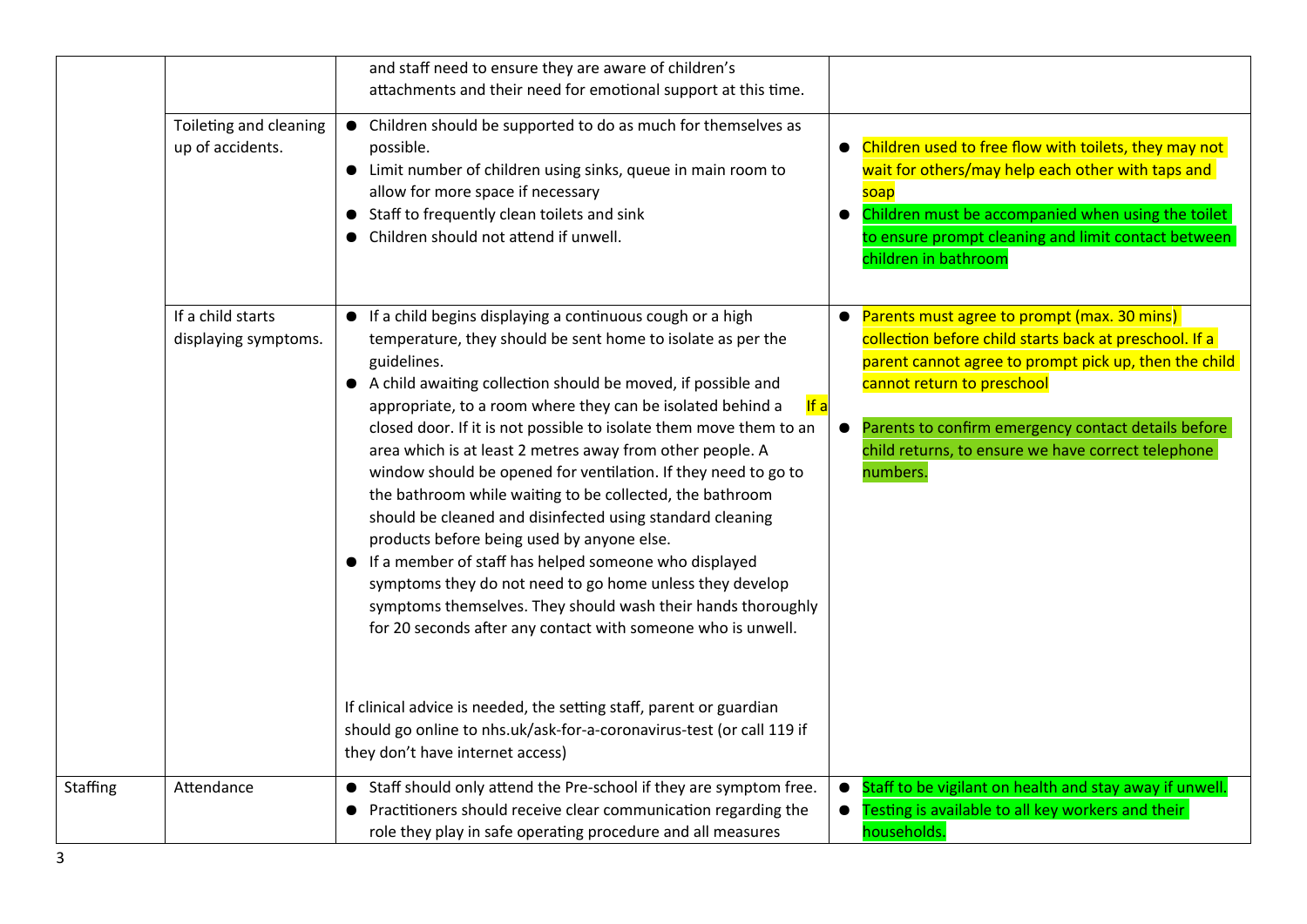|                                              |                            | being taken to ensure the safety of the children and themselves.                                                                                                                                                                                                                                                                                                                                                                                                                             | Current government guidance to be followed.<br>$\bullet$<br>Practitioners to receive a copy of policy and risk<br>$\bullet$<br>assessment documents.                                                                                                                                                                                                                                    |
|----------------------------------------------|----------------------------|----------------------------------------------------------------------------------------------------------------------------------------------------------------------------------------------------------------------------------------------------------------------------------------------------------------------------------------------------------------------------------------------------------------------------------------------------------------------------------------------|-----------------------------------------------------------------------------------------------------------------------------------------------------------------------------------------------------------------------------------------------------------------------------------------------------------------------------------------------------------------------------------------|
| Food<br>Preparation,<br>snack and<br>lunches | Lunch & Snack Times        | • Children to be well spaced out for snack and lunch times. If<br>practical snack and/or lunch may be eaten outside<br>• Staff and Children MUST wash hands before prep or eating,<br>• Staff to wear aprons and gloves when preparing snack<br>Staff and children MUST wash hands after eating.<br>Adults to handle eaten food as little as possible.<br>• Children and adults to be responsible for their own food rubbish.                                                                | Regular hand washing before prep and eating.<br>Regular hand washing after eating.<br>Children and staff to put their own rubbish in the<br>bin.<br>If children are very messy, staff need to use<br>$\bullet$<br>appropriate PPE to clean.<br>Children at various stages of being self-sufficient.                                                                                     |
| Staff                                        | Training                   | • All staff members must receive appropriate instruction and<br>training on infection control and the standard operation<br>procedure and risk assessments within which they will be<br>operate.                                                                                                                                                                                                                                                                                             | Staff to receive instruction form the manager<br>$\bullet$                                                                                                                                                                                                                                                                                                                              |
| Parents,<br>committee<br>and visitors        | Communication              | Parents should receive clear communication regarding the role<br>they play in safe operating procedure and all measures being<br>taken to ensure the safety of their children and themselves.<br>Committee to clearly and promptly keep all staff informed of<br>changes and details of hours of work, wages, policies etc.                                                                                                                                                                  | Policy to be sent out to each family before return and<br>$\bullet$<br>made available on the Pre-School website                                                                                                                                                                                                                                                                         |
|                                              | <b>Visits</b>              | Where essential visits are required these should be made in<br>advance and numbers limited. Visitors will be asked to wear a<br>face covering inside.<br>All committee involvement, should where possible, be<br>conducted via virtual conferencing such as zoom.                                                                                                                                                                                                                            | Unannounced visitors not to be admitted<br>Visitors by appointment only<br>Committee and staff to engage with virtual<br>conferencing.                                                                                                                                                                                                                                                  |
| <b>PPE</b>                                   | Both staff and<br>children | Government guidance states that face mask are not<br>recommended in educational settings, other than when dealing<br>with a child who has symptoms of COVID-19. However where<br>there is a risk of close contact with other adults (such as drop<br>off/collection/meetings) staff may choose to wear face<br>mask/shield if they feel it is necessary.<br>The majority of staff in education settings will not require PPE<br>beyond what they would normally need for their work, even if | Disposable gloves, apron and fluid resistant mask as<br>$\bullet$<br>well as eye protection to be available to staff to use<br>appropriately.<br>Staff to be aware that PPE supplies are available and<br>$\bullet$<br>must be used appropriately i.e. one pair of gloves at a<br>time. Face masks and eye shields only when a child<br>becomes unwell or staff have close contact with |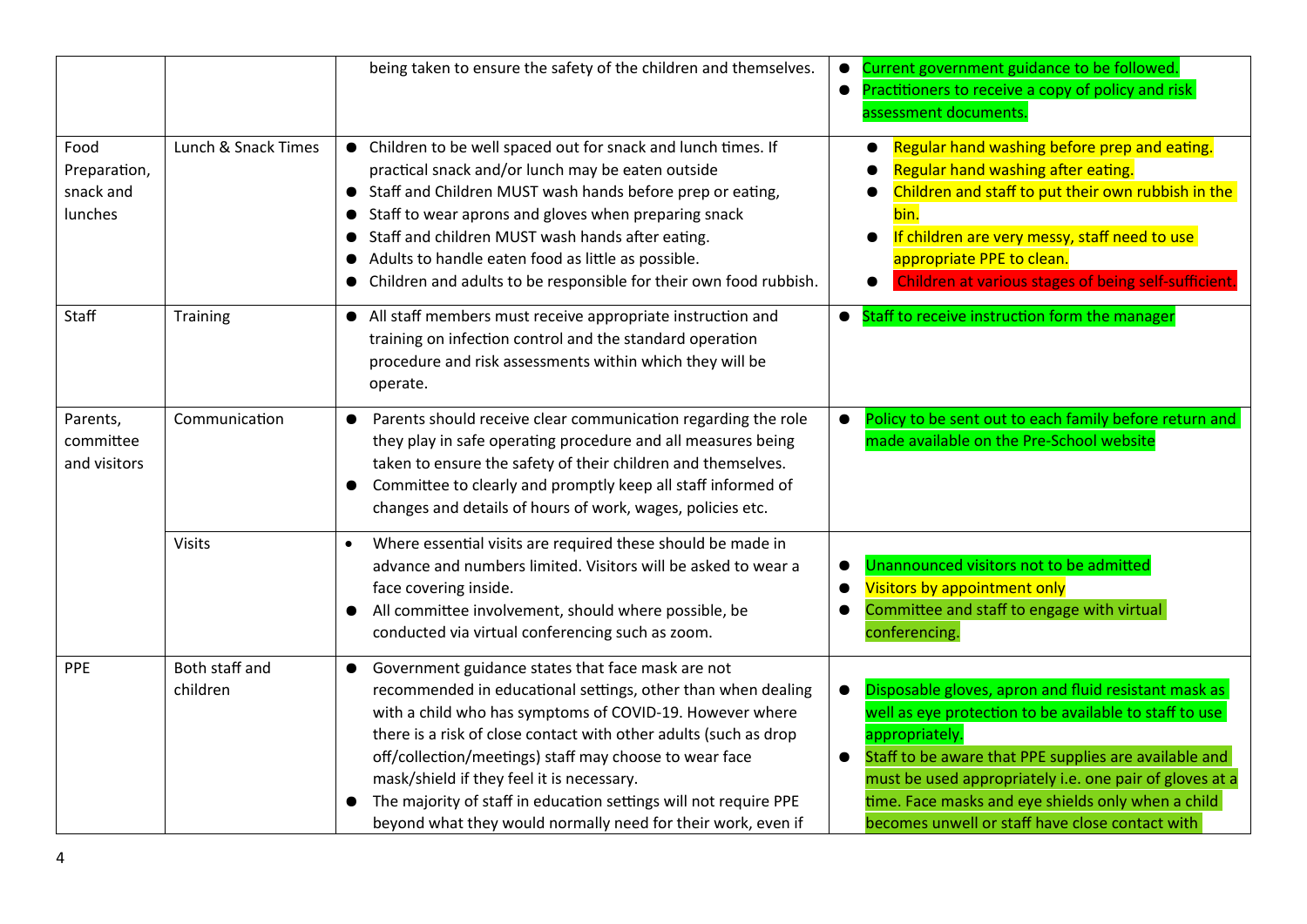|          |                               | they are not always able to maintain a distance of 2 metres from<br>others. PPE is only needed in a very small number of cases<br>including:<br>Children, young people and students whose care routinely<br>$\bullet$<br>already involves the use of PPE due to their intimate care needs<br>should continue to receive their care in the same way<br>If a child, young person or other learner becomes unwell with<br>symptoms of coronavirus while in their setting and needs direct<br>personal care until they can return home. A fluid-resistant<br>surgical face mask should be worn by the supervising adult if a<br>distance of 2 metres cannot be maintained. If contact with the<br>child or young person is necessary, then disposable gloves, a<br>disposable apron and a fluid-resistant surgical face mask should<br>be worn by the supervising adult. If a risk assessment<br>determines that there is a risk of splashing to the eyes, for<br>example from coughing, spitting, or vomiting, then eye<br>protection should also be worn | $\bullet$ | another adult.<br>PPE may not be available to purchase or be in short<br>supply. Should this happen and all reasonable<br>attempts to get more fails then preschool should<br>close.<br>All PPE, personal and preschool, should be used<br>according to current guidelines. The touching of<br>masks/shields should be treated in the same way as<br>touching a face. Hands will require washing for at<br>least 20 seconds. |
|----------|-------------------------------|--------------------------------------------------------------------------------------------------------------------------------------------------------------------------------------------------------------------------------------------------------------------------------------------------------------------------------------------------------------------------------------------------------------------------------------------------------------------------------------------------------------------------------------------------------------------------------------------------------------------------------------------------------------------------------------------------------------------------------------------------------------------------------------------------------------------------------------------------------------------------------------------------------------------------------------------------------------------------------------------------------------------------------------------------------|-----------|------------------------------------------------------------------------------------------------------------------------------------------------------------------------------------------------------------------------------------------------------------------------------------------------------------------------------------------------------------------------------------------------------------------------------|
| Cleaning | Undertake regular<br>cleaning | Clean AND disinfect frequently touched surfaces throughout the<br>$\bullet$<br>day.<br>This includes tables, chairs, resources (indoors and outdoors),<br>equipment, doorknobs, light switches, counter tops, handles,<br>toilets, taps, and sinks.<br>Wear one pair of disposable gloves for cleaning and dispose of<br>immediately after cleaning.<br>Using a disposable cloth, first clean hard surfaces with warm<br>soapy water, then disinfect these surfaces with the cleaning<br>products you normally use.<br>• Wash hands regularly with soap and water for 20 seconds, and<br>after removing gloves, aprons and other protection used while<br>cleaning.<br>Some resources may be cleaned with disposable antibacterial<br>$\bullet$<br>wipes, some are suitable for washing with soapy water then<br>disinfectant, others are able to be soaked in a solution of Milton                                                                                                                                                                    | $\bullet$ | Cleaning not completed thoroughly or sufficiently due<br>to lack of time<br>Resources not in use should be stored away from the<br>children.                                                                                                                                                                                                                                                                                 |